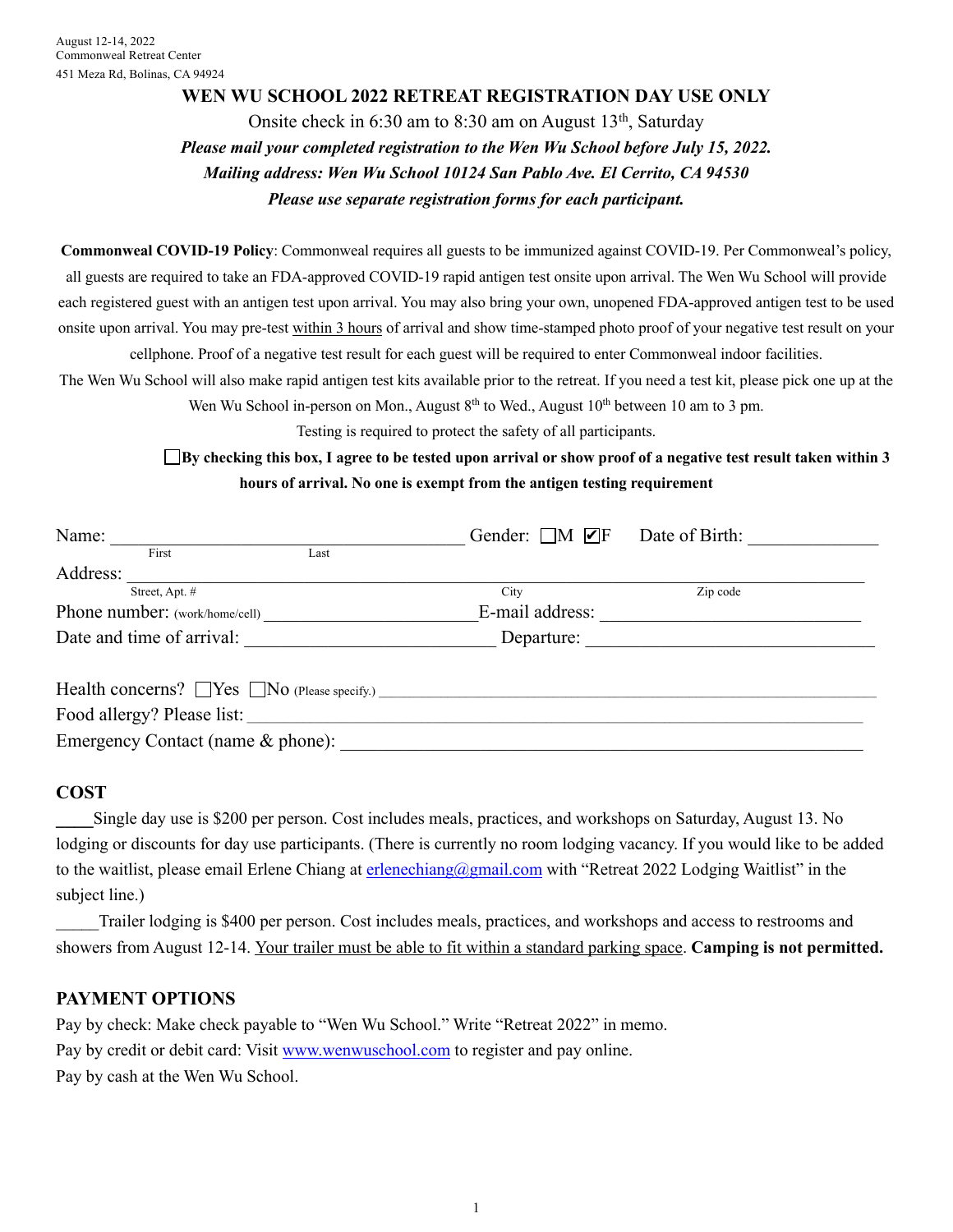August 12-14, 2022 Commonweal Retreat Center 451 Meza Rd, Bolinas, CA 94924

### **WORK TRADE**

In an effort to make our retreat more financially accessible, we have a limited number of work trade opportunities available. Please email erlenechiang@gmail.com with "Retreat 2022 Work Trade Inquiry" in the subject line to inquire.

## **SHARED DUTIES & SERVICES**

## *PLEASE FILL OUT AND RETURN THIS PAGE WITH YOUR REGISTRATION YOU MAY OR MAY NOT BE ASSIGNED FOR SHARED DUTIES. FINAL ASSIGNMENT WILL BE EMAILED TO YOU ON JULY 31ST*

| 8/13 SATURDAY                                                                        |  |  |
|--------------------------------------------------------------------------------------|--|--|
| <b>Breakfast:</b>                                                                    |  |  |
| Pre-breakfast help (arrive at 6:30 am)                                               |  |  |
| Setup (1 person)                                                                     |  |  |
| Food preparation (1-2 persons)                                                       |  |  |
| Post-breakfast help (stay after breakfast)                                           |  |  |
| Dishwashing, kitchen cleaning, table cleaning, sweeping, garbage/recycle (3 persons) |  |  |
| Lunch:                                                                               |  |  |
| Pre- lunch help (arrive at 11:00 am)                                                 |  |  |
| Setup(1 person)                                                                      |  |  |
| Food preparation (2 persons)                                                         |  |  |
| Post-lunch help (stay after lunch)                                                   |  |  |
| Dishwashing, kitchen cleaning, table cleaning, sweeping, garbage/recycle (3 persons) |  |  |
| Dinner:                                                                              |  |  |
| Pre-dinner help (arrive at 4:30 pm)                                                  |  |  |
| Setup(1 person)                                                                      |  |  |
| Food preparation (2 persons)                                                         |  |  |
| Post-dinner help (stay after dinner)                                                 |  |  |
| Dishwashing, kitchen cleaning, table cleaning, sweeping, garbage/recycle (3 persons) |  |  |